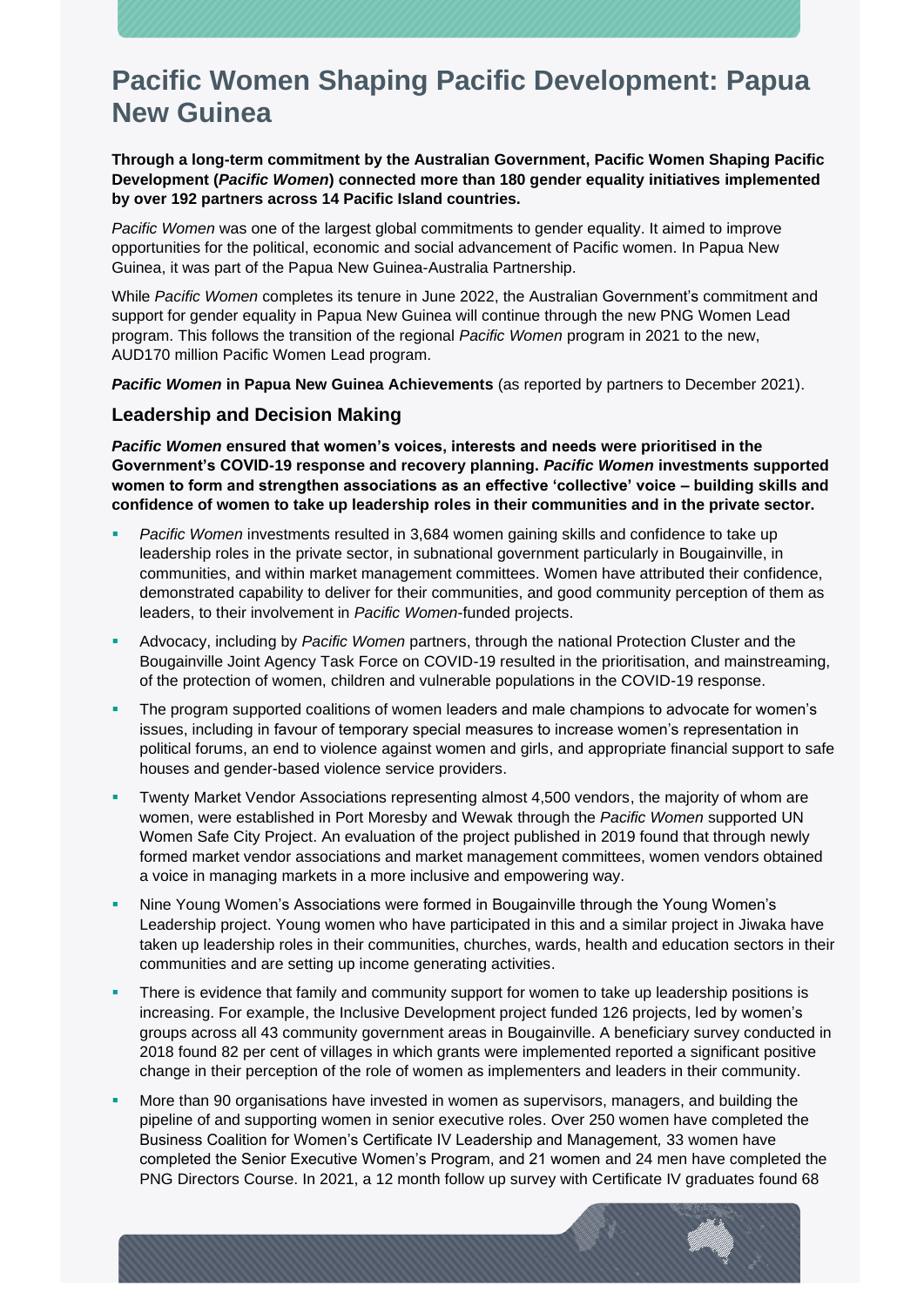per cent received a pay increase and almost half were promoted into positions of leadership following their graduation.

The Political Leadership Academy was launched in December 2021, in partnership with the Pacific Institute of Leadership and Governance. This is an important and ongoing initiative developing a pipeline of women leaders.

### **Economic Empowerment**

**Evaluations demonstrate that families supported to reconsider workloads and power within their family are sharing workloads, improving communication and setting shared goals and experiencing increased incomes and improved family wellbeing.** 

- In *Pacific Women* projects where family-based approaches were adopted, women increased their decision making within the family, workloads were more equitably shared and women reported increased control over income and assets.
- Research from the Coffee Industry Support Project found households in which women received extension services training reported 22 per cent higher income from their coffee sales than households where women were not trained.
- Businesses supported by the Business Coalition for Women are creating work environments that are supportive of staff and where violence, sexual harassment and the safety issues affecting women and men differently are taken into account. An estimated 59 businesses supported by the Business Coalition for Women have implemented at least one substantive change to improve working conditions for women employees. Companies are not only making changes internally, they are also adding their voices on social media, at national summits, and by participating in ending violence against women campaigns to denounce family and sexual violence.
- Through *Pacific Women*, 16,648 women have accessed financial information and services including financial literacy and business skills training. More than 4,400 women have directly benefitted from business skills training, resources and networking opportunities provided by the Women's Business Resource Centre in Port Moresby since it opened in November 2016. In addition, 233 women reported expanding their businesses as a result of the knowledge, skills and networks gained through the Centre.

### **Ending Violence against Women**

#### **Positive gender transformative changes are taking place within families, communities and organisations to reduce the acceptance of violence against women.**

- **Though the incidence of family and sexual violence remains high in Papua New Guinea, there is** strong evidence of reduced tolerance of violence against women in communities and organisations in which *Pacific Women* partners worked.
- **Families' and communities' understanding of the causes and consequences of violence against** women have increased. A diverse range of actors are speaking out against and acting to prevent violence against women and children in communities. These included young men through rugby clubs, local community leaders introducing and implementing community by-laws to protect women, and men and women intervening when they witness violence against women. Communities reported reductions in family and sexual violence. Research from the *Kommuniti Lukautim Ol Meri* project in Western Highlands found a reduction in the incidence of physical violence and marital rape from 2016 to 2018.
- Understanding that preventing violence against women is everyone's business, 3,853 men and youth have been actively engaged in promoting gender equality. These included young male advocates in the *Sanap Wantaim* campaign, the youth targeted *Inap Nau* campaign, male peer-to-peer leaders in schools, male community mobilisers, and male activists and advocates in a range of *Pacific Women*  projects. The Family and Sexual Violence Action Committee worked for many years, with the support

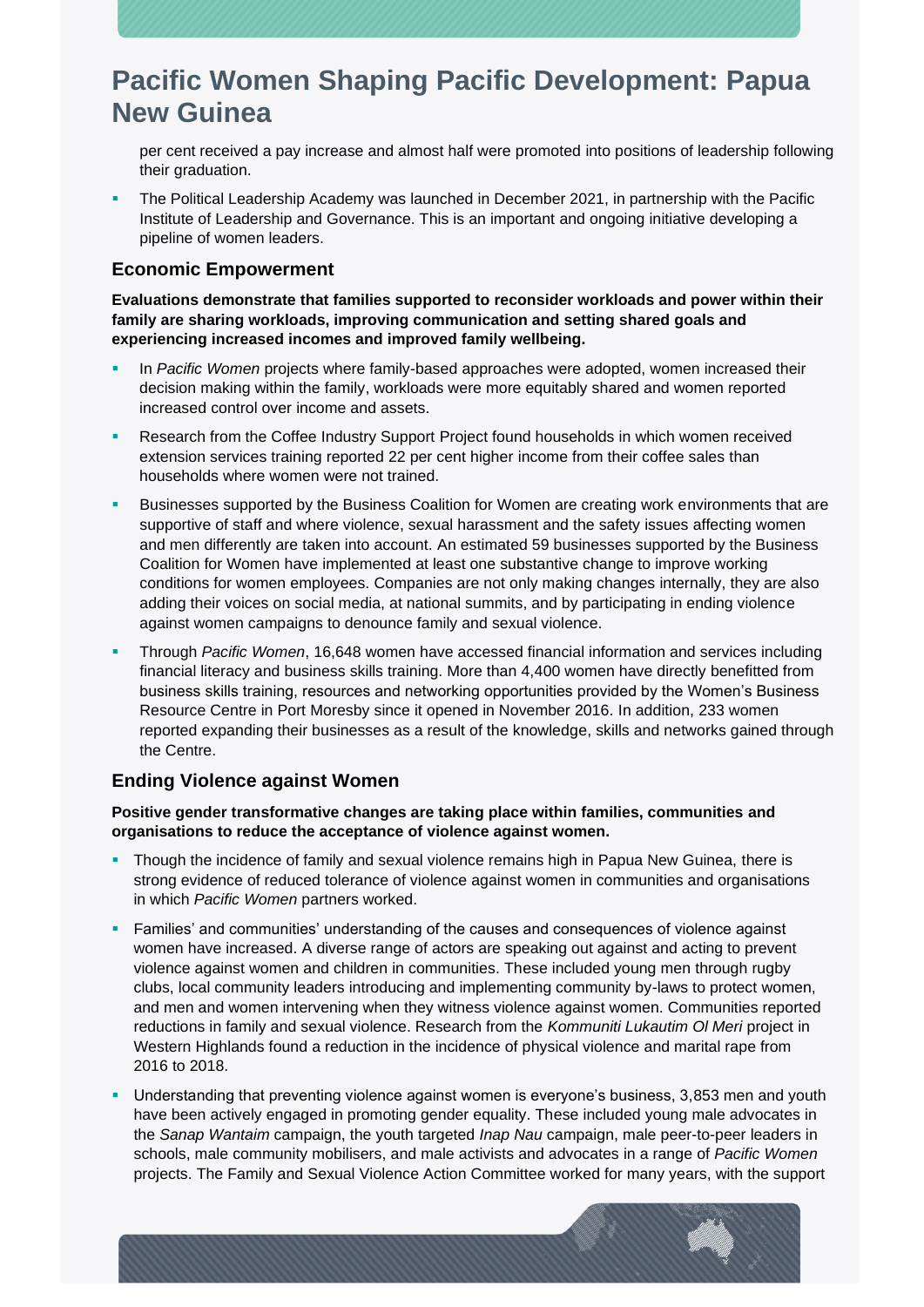of several partners including *Pacific Women,* to develop a package of male advocacy training and guidelines for local Papua New Guinean contexts.

- *Pacific Women partners have provided 24,675 women and girls facing violence with support* services, including counselling, case management, health or justice services, and emergency repatriation and reintegration support in the case of extreme violence. Organisations including Femili PNG, the Nazareth Centre for Rehabilitation, Kafe Urban Settlers Women's Association, Oxfam, the Family and Sexual Violence Action Committee and UN Women continue to provide training and technical support to expand and improve the quality of services supporting survivors of family and sexual violence as well as working with communities and organisations to prevent violence in the first place. This included ensuring that services remain accessible during the COVID-19 pandemic.
- Through the innovative public-private partnership *Bel isi* PNG initiative, subscribing companies contribute to the cost of delivering counselling support and safe house services to survivors of violence in Port Moresby. Private sector leaders are supported to: understand the causes and consequences of violence; act to deter violence impacting on their workplaces; support their employees; and to advocate within their organisations and networks for an end to violence against women. There are currently 15 subscribing companies, with 10,000 employees.
- Across the program, partners worked to educate communities and advocated for an end to violence against children. Parents participating in the UNICEF Parenting for Child Development program in 2018 significantly reduced harsh parenting practices by learning parenting skills and building their knowledge of children's intellectual, emotional and physical development needs. Parents involved also reported significant reductions in violence by their spouse. The Nazareth Centre for Rehabilitation's pilot school-based program changed student's behaviours in favour of non-violence and more respectful attitudes with improvements in learning outcomes also reported. Equal Playing Field's Safe Schools project fosters healthy and respectful relationships between girls and boys and supports teachers and schools to promote a safe and supportive school environment for all children. Surveys of participants indicate 85 per cent report improved confidence in publicly speaking up for gender equality and non-violence.

### **Enhanced Knowledge and Understanding**

*Pacific Women's* **research contributed to increasing understanding of gender inequality and drivers of change and is informing** *Pacific Women* **partner designs and other development partners' programming.** 

- The Do No Harm research identified that women's economic empowerment requires women to have access not only to resources, but also to have power, agency and decision making. The research and evaluations of the family-based approaches informed and were incorporated into subsequent *Pacific Women* partner designs and also other development partners' design and programming.
- **The Government of Papua New Guinea's new Markets for Village Farmers and Agricultural** Commercialisation Development projects both explicitly refer to adopting CARE's Family Business Management Training and the University of Canberra's Family Farm Teams modules.
- **The Coffee Industry Corporation is incorporating CARE Coffee organisational strengthening modules** into its curriculum and is setting up Village Savings and Loans Associations. The University of Canberra's Family Farm Team modules have been incorporated into the Fresh Produce Development Agency Village Extension Worker program.
- The Safe City project developed a market vendor association and multi-stakeholder market management committee model to promote more inclusive and empowering market management. This has been taken up by the Department for Community Development and Religion as the 'voice strategy' in the draft Informal Economy Strategy as a practical and formal means for women and men in the informal economy to engage in government decision making.